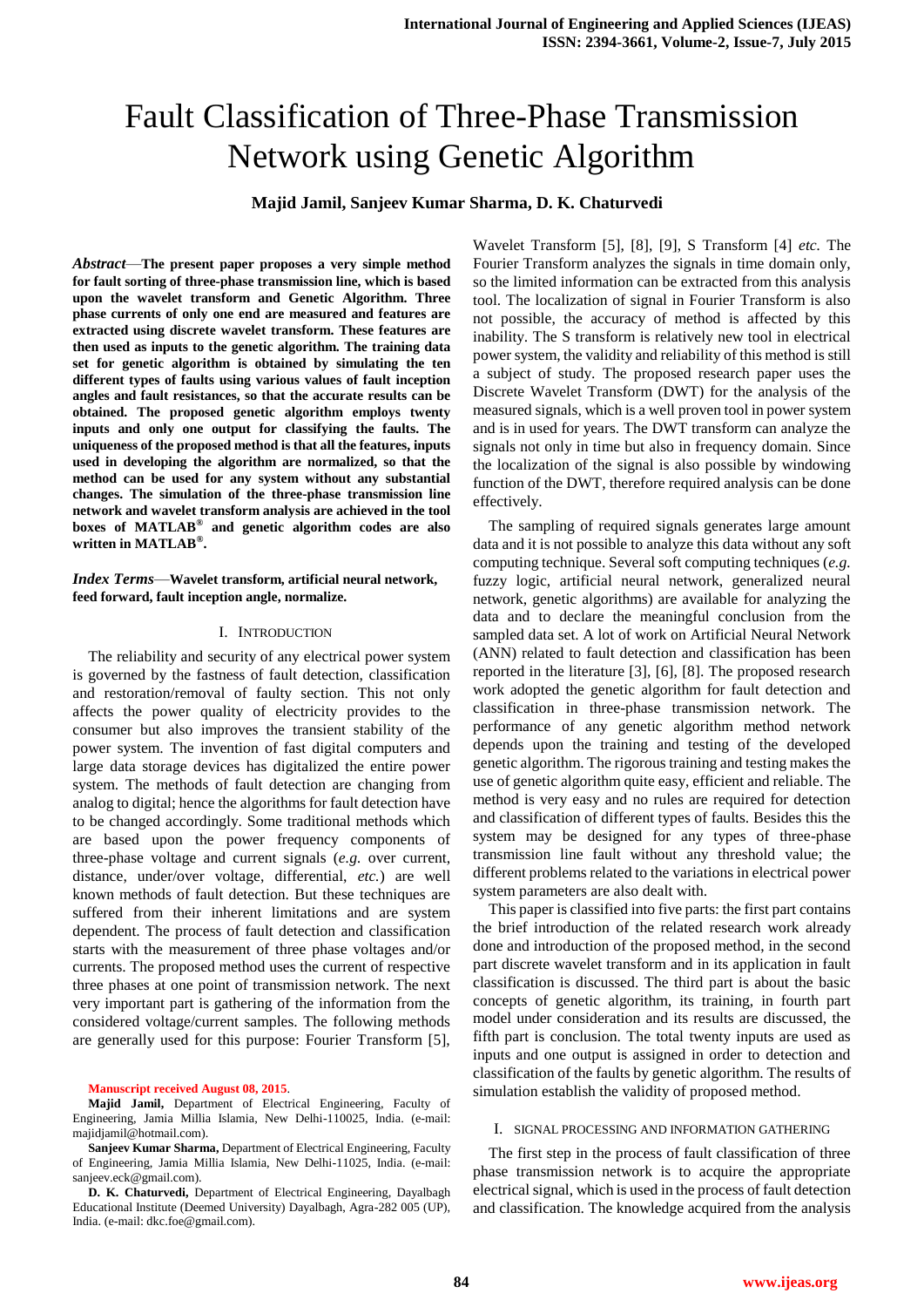form the signal is useful in declaring the type of fault. Any electrical Three-phase transmission network has only two signals that can be acquired and analyzed effectively. The first is voltage and second is current. In this paper the current of respective three phases of transmission network at bus one is measured *i.e.* the proposed method utilizes the signals of one location only.

The continuous wavelet transform (CWT) is a very commanding tool for analyzing any electrical signal. The CWT can analyze the signals in time domain as well in frequency domain, as it can decompose the signal into different frequency ranges by using fixed wavelet function known as mother wavelet with the help of translation and dilation property. A lot has been on the wavelet transform, still brief theory about CWT is presented here to make the proposed method easy for readers. The CWT of any signal *f(t)* is represented by

$$
CWT(a,b) = \frac{1}{\sqrt{|a|}} \int_{-\infty}^{\infty} f(t) \psi(\frac{t-b}{a}) dt
$$
 (1)

where,  $\psi$  (t) is mother wavelet, which basically is a windowing function, *t* is time, *a* and *b* are the dilation and translation parameters respectively. The parameters *a* and *b* both are continuous parameters with respect to time [11]. The practical applications of CWT are limited as available signals may vary in nature *e.g.* stationary to non stationary. Besides this the data provided by CWT is very large, which makes the analysis of data and decision making difficult.

The above problem is addressed with the Discrete Wavelet Transform (DWT), which a digitalized form of CWT and can be obtained easily. The DWT of any signal *x(t)* is represented by

$$
DWT(m,k) = \frac{1}{\sqrt{a_0^m}} \sum_{n} x(t) \psi\left(\frac{k - nb_0 a_0^m}{a_0^m}\right)
$$
\n(2)

where  $\psi(.)$  is the mother wavelet,  $a_0$  is scaling parameter,  $b_0$  is translation parameter, both  $a_0$  and  $b_0$  are functions of an integer m such that  $a = a_0^m$  and  $b = nb_0 a_0^m$ , k is an integer that indicate to a number of a particular sample of an input signal[12].

The practical implementation of DWT is achieved by two stage filtering *i.e.* one filter is a high pass filter and second is filter low pass filter. The DWT break the acquired current signal into various frequency ranges and this is accomplished by down sampling course of procedure. The acquired current signal is passes through low pass filter and high pass filter simultaneously, hence broken into by high frequency part and low frequency part. This method is usually acknowledged as the Multi Resolution Analysis (MRA) *i.e.* analyzing the signal at various and different frequency levels. The analysis provides the approximate and detail coefficients. The approximate and detail coefficients achieved by down sampling course. These details and approximate coefficients contain useful information, based upon which the types of fault can be classified. The entire process can be under stood easily by Fig.1.



Fig.1 MRA of signal *i.e.* Multi Level Signal Decomposition

This paper has adopted the Daubechies mother wavelet of level four (Db4) for analysis of three phase current, because Db4 provides most accurate results for power system signals. The measured three phase respective current is analyzed up to the level of four for obtaining detail and approximate coefficients. The accuracy and performance depends upon the level of decomposition, the decomposition has done up to level four, which provides required accuracy.

The MRA coefficients are is used for developing the input data set for each types of fault *e.g.* faults involving one phase and ground (LG), faults involving two phases and ground (LLG), faults involving only any two phases (LL) and triple line (LLL) faults also known as symmetrical fault. The thorough and careful observation of these coefficients illustrate that the value of the detail coefficients is unique for a given type of fault. These values are different for ten different types of three phase transmission line faults [14]. The detail coefficients of level three and level four are sum up, to form the input data set. There are total three signals respective to the three phase currents, correspondingly there are total six detail coefficients three for level three and three for four level respectively. Total twenty different combinations ten for level three and ten for level four are formed based upon the detail coefficients of the three phase current signal. These twenty combinations of detailed coefficients of three phase currents are used to make the inputs data set. This data set is employs for developing the proposed algorithm.



Fig. 2 Three Phase Transmission Network Line Currents under Normal **Conditions**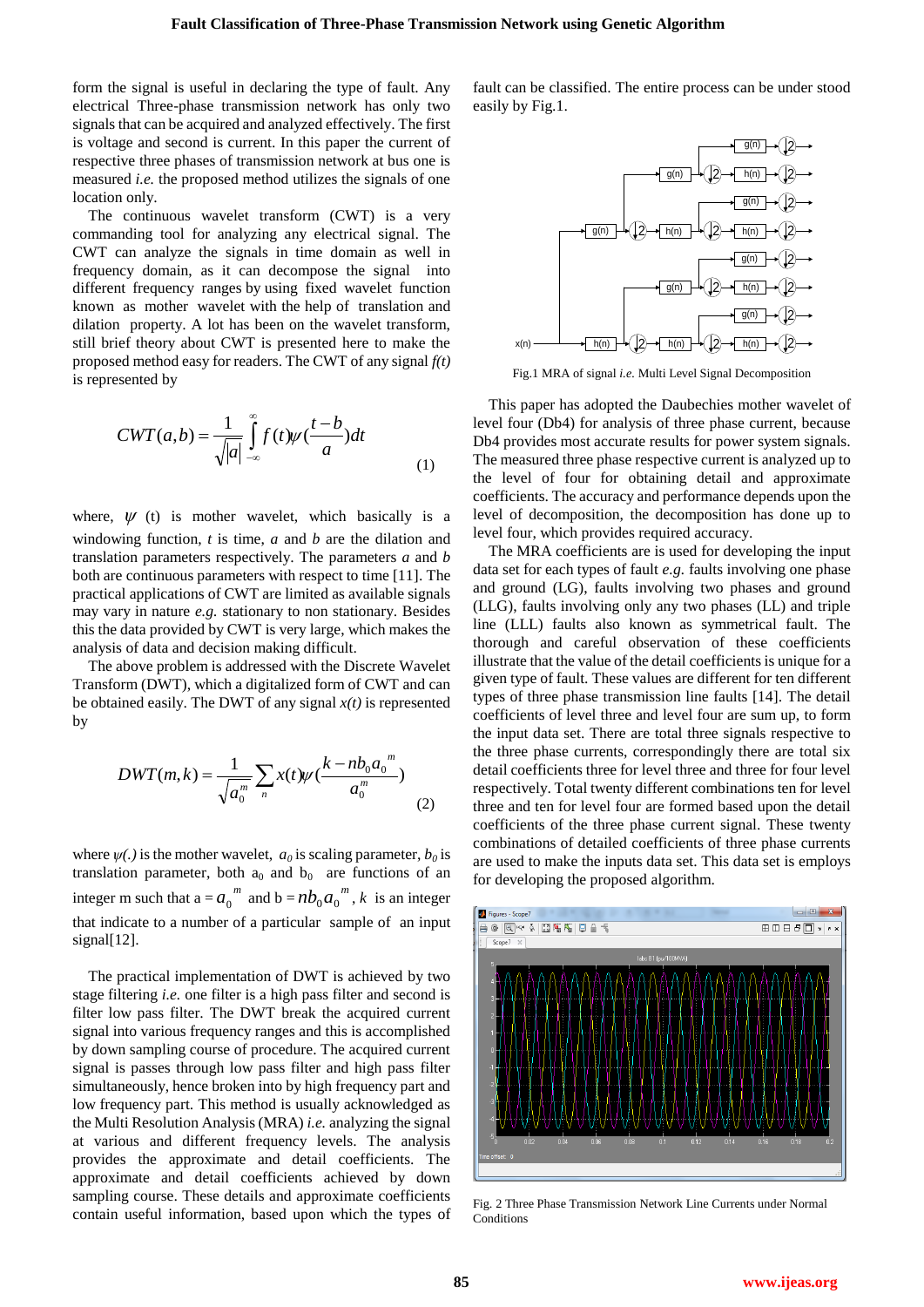The Fig. 1.2 depicts acquired three phase currents for healthy system. The three currents are balanced and symmetric. Fig. 1.3 depicts the acquired three phase currents for line to ground fault on phase A, the distortion can be observed. These three phase distorted currents when analyzed with the help of DWT gives different values of approximate and detail coefficients.



Fig. 3 Three Phase Transmission Network Line for Line to Ground Fault on Phase A

## III. GENETIC ALGORITHM

The generated data from the simulation of three phase transmission network contain lots of information about the fault and the data cannot be analyzed without any suitable artificial intelligent technique. Genetic Algorithm can be applied for fault classification effectively, because it is a programming technique applicable to the problems where the information available in huge, vague, redundant, distorted and cannot sorted out by any linear programming method. In the problems of fault classification they are effectively applicable because of:

- $\checkmark$  They can be trained by off line data and further can be used on line
- $\checkmark$  There are several factors which affects the fault classification e.g. fault impedance, fault inception angle, distance from the relaying points etc.
- $\checkmark$  The results of genetic algorithm are very fast, reliable and accurate, if it is trained properly and can be retrained easily.
- $\checkmark$  The weights can be modified easily, even in during the training process.

The basic Genetic Algorithm network has four basic tools in performing its complete task:

- $\checkmark$  Selection of population-means the input data set which can become better parents
- $\checkmark$  Cross over from the selected population- reaching near to better solution i.e. from the parents of last step production of new and better off springs
- $\checkmark$  Mutations of off-springs- removal of similar solutions i.e. on similar off-springs is used in further selection

 $\checkmark$  Survival of mightiest and fittest-the final solution i.e. the best results are to sustain and utilized.

The performance of any genetic algorithm depends upon the training of network. The proposed method has adopted dynamic weights method so that the algorithm can be conversed easily and quickly.

## *A. Basic Concepts of Genetic Algorithm and Modeling of the Genetic Algorithm*

The presented paper has adopted two basis functions for developing the Genetic Algorithm. The first one is Sigmoid function and the second is Gaussian function. The combination of both provides the ability to deal with the nonlinearity involved in the problem of fault detection and classification. The typical developed genetic algorithm model processes the output by taking the sum of the output of Sigmoid function and Gaussian function. Hence, the proposed model is named as summation type model.

The final output of the genetic algorithm is a function of two outputs  $O_{\Sigma}$  and  $O_{\pi}$ , where  $\Sigma$  is summation function and  $\pi$ is aggregation function. The output of summation part is given by

$$
O_{\Sigma} = \frac{1}{1 + e^{-\lambda s^* s \_\mathit{net}}}
$$
\n<sup>(3)</sup>

where,  $s$  \_ net =  $\sum W_i X_i + X_{\sigma \Sigma}$ 

The output of the product aggregation part can be represented as

$$
O_{\Pi} = e^{-\lambda p * p i_{\text{net}}^2}
$$
\n<sup>(4)</sup>

where,  $p_{\perp}$  *net* =  $\prod W_i X_i * X_{\iota \Pi}$  and the final output of the GA is given by (5).

$$
GA-output = O_{\Sigma} * W + O_{\Pi} * (1 - W) \tag{5}
$$

## *B. Error minimization in GA*

The output of the genetic algorithm certainly will contain error, and this error is calculated and minimized by comparing it with the desired output. Basically the sum squared error for convergence of model is used. The sum squared error *Ep* is given by

$$
E_p = \sum E_i^2 \tag{6}
$$

where,  $E_i$  is error *i.e.*  $E_i^2 = (Y_i - O_i)$  between input  $Y_i$  and output  $O_i$ .

There are only ten types of fault, which can occur on a transmission line. The output matrix can be formed easily because of this, as only ten elements are sufficient for representing the all possible faults on a three phase transmission line. The genetic algorithm model is trained and tested again and again in order to minimize the training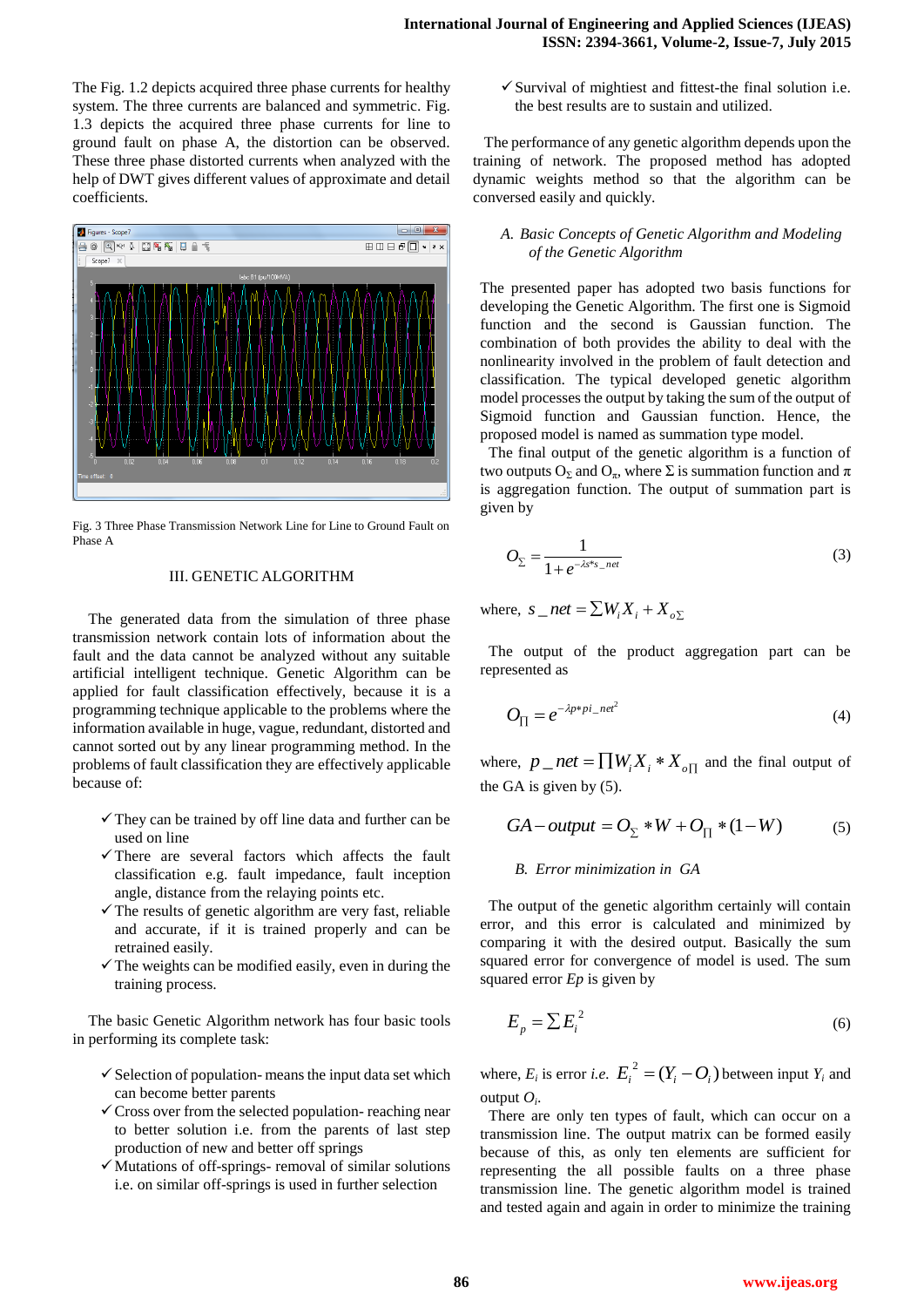time with increase in accuracy and performance. The coding of genetic algorithm is done in MATLAB.

# IV. INTRODUCTION OF THE SIMULATED MODEL

A three phase transmission line is developed in the SimPowerSystem tool box of MATLAB for studying the different types of faults. The single line diagram of developed model is shown in the Fig. 4. Two generators are connected at the both the ends of the transmission line. The respective three phase currents are measured at the relay location as shown in the Fig. 4. The value of fault resistance for all three phases is varied from 15  $\Omega$  to 60  $\Omega$  for ground faults and 0.10  $\Omega$  to 0.75  $\Omega$  for the line to line faults for generating the training patters respectively. The fault beginning angle plays very important role in magnitude of fault current, which affects the fault current patterns. The value of fault beginning angle is also varied from  $0^0$  to  $90^0$  so that all the possible situations can be taken into account. The sampling time is 80e-6 s, which cover all the signals of interests.



Fig. 4 Single line diagram of three phase transmission line



Fig. 5 Simulink model of the three phase transmission network in MATLAB

Fig. 5 shows the complete Matlab model, which is simulated for the proposed study. The fault resistances and fault beginning angle are varied accordingly and the model is simulated again and again for extensive study of the fault patterns. The accuracy of the genetic algorithm depends upon the size of the training patterns, more is size of training patterns more is the accuracy. The model is simulated for all possible ten types of fault for different parameters to generate the data set.

## V. RESULTS AND DISCUSSION

After training, the proposed genetic algorithm based method of fault classification is tested with 90 new fault conditions for each type of fault. These conditions included different fault locations, different inception angles from 0

degrees to 90 degrees and different fault resistances 0  $\Omega$  to 100 Ω. The graph in Fig. 6 depicts fitness of the developed genetic algorithm, which is quite satisfactory.



Fig. 6 Graph representing GA training

#### VI. CONCLUSION

This paper has proposed a new simplified technique for fault classification on a three phase transmission line network. The paper has utilized the DWT and genetic algorithm effectively for classification and detection of faults on a three phase transmission network. The paper has used the current samples at one end of the transmission line for fault classification, it makes the practical implementation of the scheme easy. The accuracy of the presented method has been increased by increasing the training data set of genetic algorithm for different operating conditions *e.g.* fault inception angle, fault resistance and ten different types of faults. The scheme is validated again and again by testing the algorithm for different data set. The time taken for train the ANN is very less and occupies less memory space of the system. The results shown in the given figure supports that the presented method is very effective and robust in classification of the fault type. All efforts have been made in the modelling of the three phase transmission line to match with the real life transmission line. The mean of all errors of fault classification is less than 7% for the system under study.

#### **REFERENCES**

- [1] R. J. Martilla, "Performance of distance relay MHO elements on MOV protected series compensated transmission lines,‖ *IEEE Trans. Power Delivery*, vol. 7, pp. 1167–1178, July 1992.
- [2] A. G. Phadke and J. S. Thorp, "Computer Relaying for Power Systems," New York: Wiley, 1988.
- [3] Z. Moravej, A. A. Abdoos and M. Sanaye-Pasand, "A new approach based on s-transform for discrimination and classification of inrush current from internal fault currents using probabilistic neural network,‖ *Tailor and Francis*, Electric *Power Components and Systems,* vol. 38, pp. 1194–1210, 2010.
- [4] Pradhan, A. K., Routrsy, A., Pati, S., and Pradhan, D. K., "Wavelet fuzzy combined approach for fault classification of a series compensated transmission line," *IEEE Trans. Power Delivery*, vol. 19, No. 4, pp. 1612–1618, October 2004.
- [5] M. S. ABDEL AZIZ, M. A. MOUSTAFA HASSAN, and E. A. ZAHAB, "High-impedance faults analysis in distribution networks using an adaptive neuro fuzzy inference system," Taylor & Francis, *Electric Power Components and Systems,* vol. 40, pp. 1300–1318, 2012.